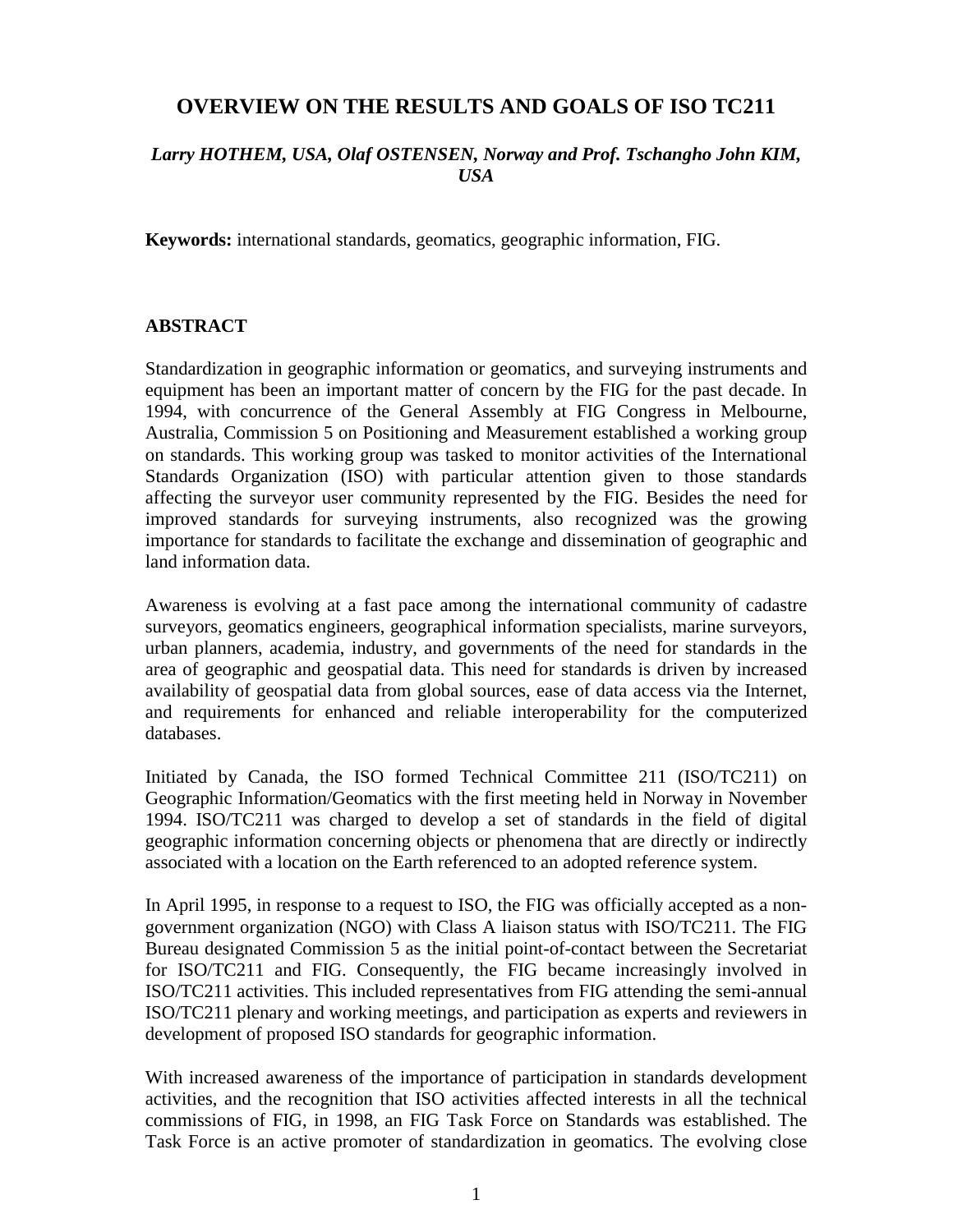collaboration of the Task Force and ISO/TC211 affirmed FIG as an active NGO seriously concerned about standards affecting surveyors. Of the more than 15 NGOs with Class A liaison status with ISO/TC211, FIG is a among those most active in interfacing with ISO/TC211.

Standardization within ISO/TC211 is leading to a comprehensive family of standards called the ISO 19100 series. The goals of TC211 are designed to: facilitate the exchange and increase the use of geographic information data, expand availability and access to geographic information, enhance efficiency and economies in use of digital geographic data, and contribute to a unified approach to addressing global problems such as the environment and sustainable development.

Development of the standards in ISO/TC211 is achieved through the efforts of working, advisory or special groups. Presently, there are five working groups where the primary standards works are in development. Each working group is assigned a number of work items or projects. A work item leads either to a standard or a report. Many work items are close to achieving status of International Standards (IS). Special groups are formed to address a specific need such as quality control and harmonization of standards. Advisory groups are formed to exam proposed new work items. For example, an Advisory Group on Location Based Services was established in September 2000.

Involvement of a substantial number of national standards organizations in ISO/TC211 is crucial to the success in drafting and adoption of viable standards. Currently, the number of countries involved is 52 and is continuing to grow. The number of countries participating as permanent members and in drafting standards is 33, while 15 other countries serve as observers and four countries are represented as correspondents.

This paper presents an overview and current status of ISO/TC211 standards works in development. The extent of the work underway and brief content of each work item is summarized. The ISO 19100 series of international standards in geographic information/geomatics provide the basic infrastructure essential for interoperability of computer systems and exchange of geospatial data. Considering the potentially broad user community represented by FIG, case examples are included that should help to provide some better understanding of the ISO 19100 set of standards. Discussion includes factors for determining which standards may be appropriate or required for a particular application. A key concern of the FIG is effective implementation of the ISO/TC211 standards.

### **INTERNET ADDRESS INFORMATION**

ISO/TC 211: http://www.statkart.no/isotc211 FIG Task Force on Standards: http://www.fig.net/figtree/tf/standards/index.htm